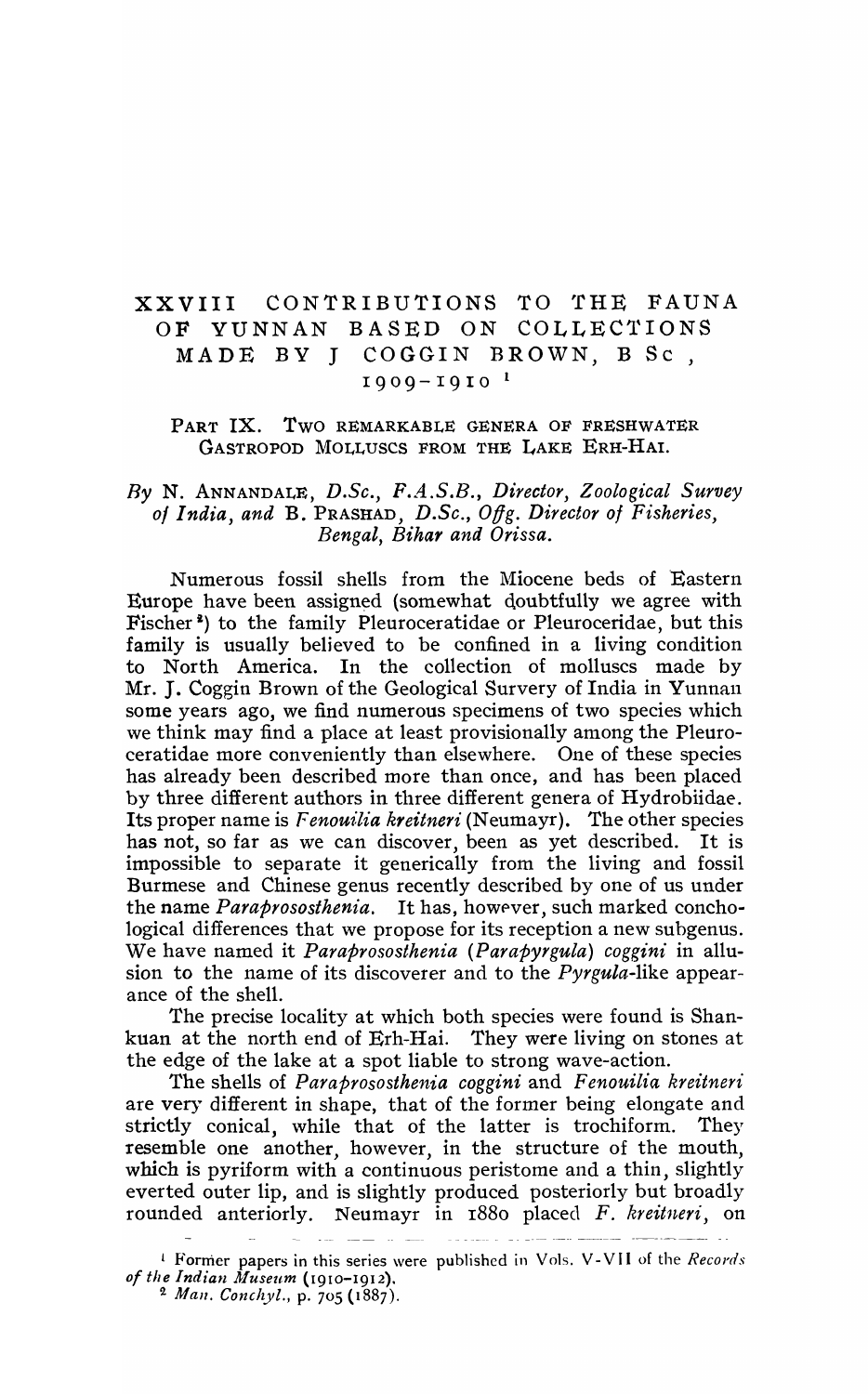shell-characters, in the genus *Lithoglyphus*. He was acquainted with the peculiarities of the radula to which we will refer later. but did not consider them of generic importance. In 1889 Reude erected a new genus *(Fenouilia)* for what we believe to be the same species. He was apparently ignorant of Neumayr's description and called the form *F. bicingulata.* This species was described for the third time in 1904 by Fulton under the name *Jullienia carinata.* The shell is very like that of *Lithoglyphus* but differs in the shape of the mouth (which is not shown quite correctly in Neumayr's figures); from *Jullienia* it differs in its thin outer lip.

The genus *Paraprososthenia*, or rather the only known recent species, was identified by Neumayr with the fossil genus *Prososthenia.* The latter is only known from the Miocene beds of Eastern Europe, while the living species inhabits Lake Tali Fu, in which *P. coggini* was also found. The fossil shells differ, however, in their thick outer lip and the resemblance is probably convergent. The subgenus *Parapyrgula* resembles the recent and fossil genus *Pyrgula* of Central Europe and the eastern Mediterranean basin in shell-characters, but has not quite the same type of sculpture and again differs in the distinctly pyriform shape of the mouth. Except in its very small size and delicacy of structure it closely resembles the shell of the N. American *Goniobasis,* the most prolific in species of the Pleuroceratid genera and the only one of which the geographical range extends to the Pacific coast of North America.

This resemblance in the outward form of the shell between *Parapyrtula* and *Goniobasis* would not be sufficient in itself to establish family identity, and in *Fenouilia* evidence of the kind is weak, depending as it does on a much less marked resemblance<br>between the shell and that of  $\Lambda$ nculosa. The operculum of the between the shell and that of *Anculosa*. two Chinese genera might equally well belong to the Hydrobiidae, to the Melaniidae or to the Pleuroceratidae. It *is* only when we examine the radulae that definite affinities begin to manifest themselves. According to Troschel's<sup>1</sup> figures the radulae of the Pleuroceratidae resemble those of the Melaniidae rather than those of the Hydrobiidae. The central tooth is small and transverse and' its disc is without latero-basal denticulations or other projections. The tooth on either side of the central tooth differs greatly from the two outermost teeth and the dental formula would seem to be 2. I. I. I. 2. The lateral tooth is characterized by the large size of the central denticulation. According to Stimpson<sup>2</sup> this feature is characteristic of the family as a whole, but Walker<sup>8</sup> in his recent synopsis of the N. American freshwater molluscs lays stress on the absence of basal denticulations on the central tooth.

<sup>1</sup> *Das Gebiss der Schnecken* I, p. 109, pI. viii, figs. 7-9 (Berlin: 1856-63).

<sup>&</sup>lt;sup>2</sup> For an account of certain features of the anatomy of the Pleuroceratidae see Stimpson, *Amer. Journ. Sci.* (I) XXXIII, pp. 41-63 (1864).

<sup>3</sup> In Ward and Whipple's *Fresh-water Biology,* p. 991 (New York: 1918).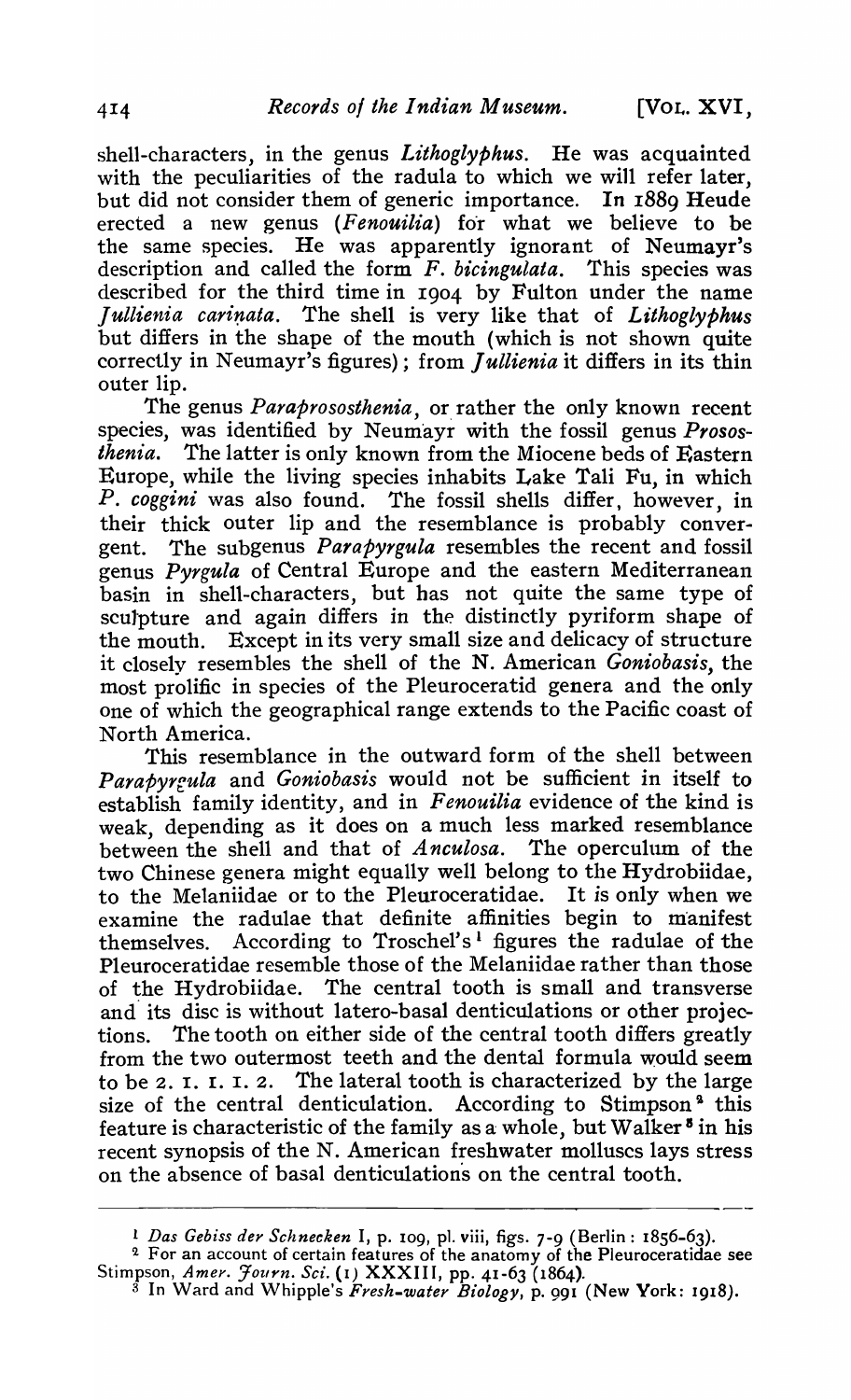# 1919.] N. ANNANDALE & B. PRASHAD: *Fauna 0/ Yunnan. 415*

The radulae of *Fenouilia* and *Parapyrgula* are very similar in general structure. They differ from those of all Melaniidae, Pleuroceratidae, Rissoidae or Hydrobiidae we have examined or seen figured (except the (?) Hydrobiid *Delavaya,* Heude)) in that the cusp of the central tooth is a simple elongate plate. This tooth is otherwise like that of the Hydrobiidae and Rissoidae, with laterobasal denticulations as in many genera of these families. The lateral and marginal teeth, however, resemble those of the American Pleuroceratidae, especially in the great enlargement of one of the denticulations of the laterals. As a whole the radula of these two Chinese genera is, therefore, intermediate in structure between that of the Hydrobiidae or Rissoidae and that of the American Pleuroceratidae, but it is no more different from the latter than the radulae of some genera of Hydrobiidae are from one another. Fischer<sup>9</sup> regards the presence or absence of latero-basal denticulations on the central tooth as a subfamily character, but this distinction is not accepted by all malacologists.

When the soft parts of *Fenouilia* are examined its real divergence from the Hydrobiid type becomes apparent. From this type it differs in the shape of its head, in the position of its eyes and above all in the complete absence of a copulatory organ in the male. The distal part of the genital system, especially in the male, is also simpler, the intestine is more capacious and the gilI filaments are longer, extending almost completely across the dorsal wall of the branchial chamber. Unfortunately the anatomy of the Pleuroceratidae is imperfectly known, but the absence of a copulatory organ is well established in all the genera that have been examined. We have satisfied ourselves that this organ is also absent in males of *Fenouilia* diagnosed by a microscopic examination of the gonad. Stimpson's figure of the living *Anculosa dissimilis* shows clearly that the eyes are situated just behind the cleft between the tentacles and the head, and this is precisely their position in *Fenouilia*. The latter also differs from all the Hydrobiidae of which we have particulars in that the head is spindle-shaped, with a distinct neck. Whether this is the case in the Pleuroceratidae we have no information. Stimpson states that the only visible difference between the sexes in *Anculosa*  (= *M udalia)* is the presence of a groove on the right side of the body of the female between the tentacle and the base of the operculiferous lobe of the foot. We think that we have detected a similar groove in female specimens of Fenouilia, but they are too much contracted to permit a dogmatic statement.

Of *Paraprososthenia* we have examined only dried specimens of *P. (Parapyrgula) coggini.* So far as we can say, they resemble those of *Fenouilia* preserved in spirit, but we rely in placing the

<sup>2</sup> *Man. Conchyl.*, p. 724 (1887).

<sup>1</sup> Heude, *Mem. Hist. Nat. Emp. Chinois,* I, p. 172, pI. xxxiii, figs. 8, 9, 10, loa. See also Bavayand Dautzenberg *(Journ. de Conc/zyl.,* LX, p. 37: 1912), who regard *Delavaya* as a subgenus of *Pachydrobia* and ascribe to it several species from the Mekong.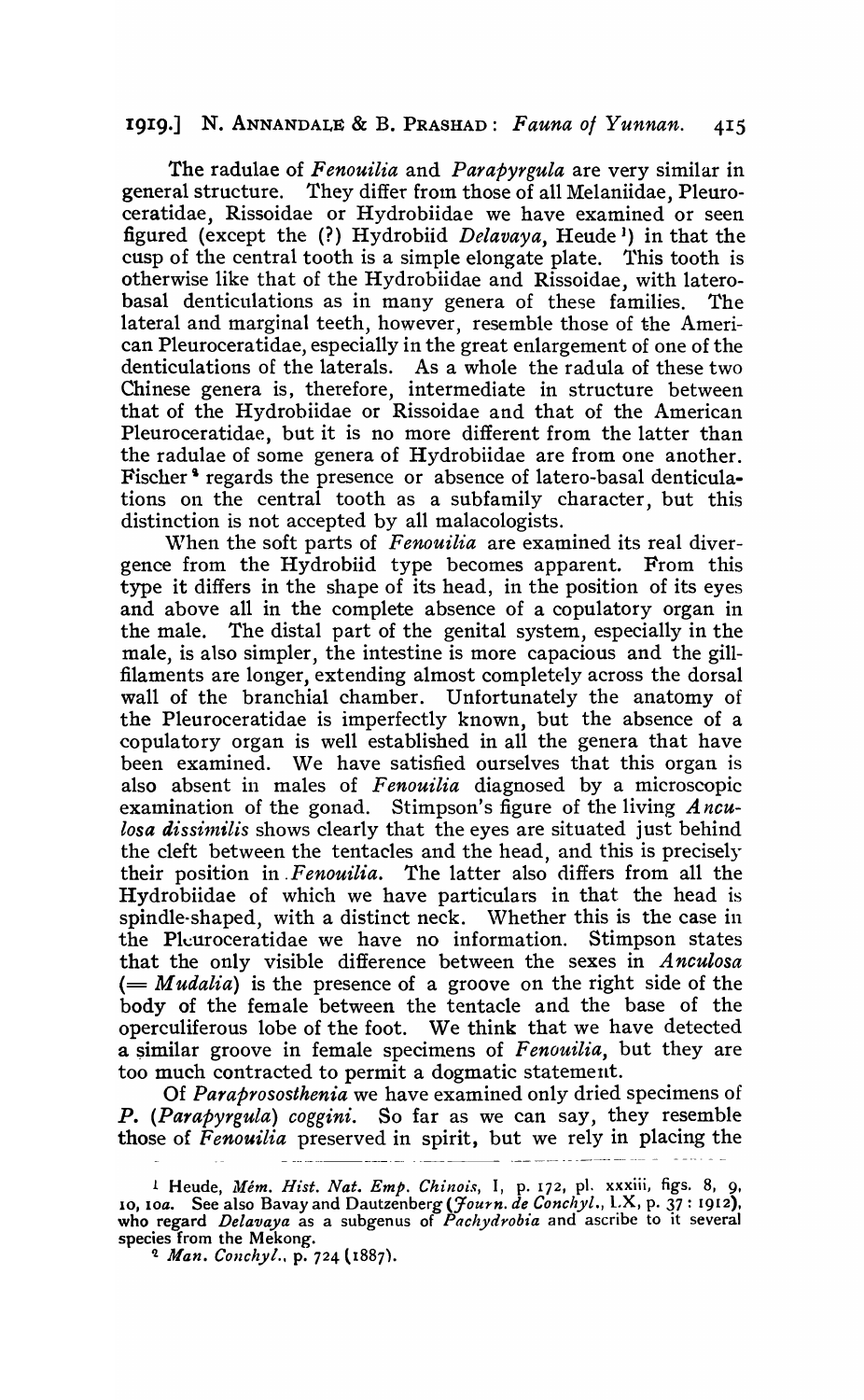two genera together rather on the resemblance between the radulae than on other anatomical grounds.

The conclusion we derive from the above observations is that the genera Fenouilia and Paraprososthenia are not Hydrobiidae but resemble the Pleuroceratidae, within the limits of which they may be included provisionally, rather than any other family.



FIG. I.-Radulae of Hydrobiidae and (?) Pleuroceratidae from China and Europe.

- A. Lithoglyphus fuscus, Zieg. from E. Europe.
- B. *Lithoglyphus liliputanus*, Gredler, from the Tong-Ting Lake, China.
- C. Fenouilia kreitneri (Neumayr) from Erh-Hai Lake, China.
- D. Paraprososthenia coggini, sp. nov. from the same lake.

Their possible relationship to the Rissoidae cannot be discussed in a satisfactory manner owing to lack of anatomical· information about that family. Some relationship to forms like those included in the.genus *Iravadia,* Blanford, is not impossible, but the position of that genus is also doubtful. It is found in brackish water, chiefly in the estuaries of the Ganges and Irrawaddi and also in the backwaters of the West Coast of India.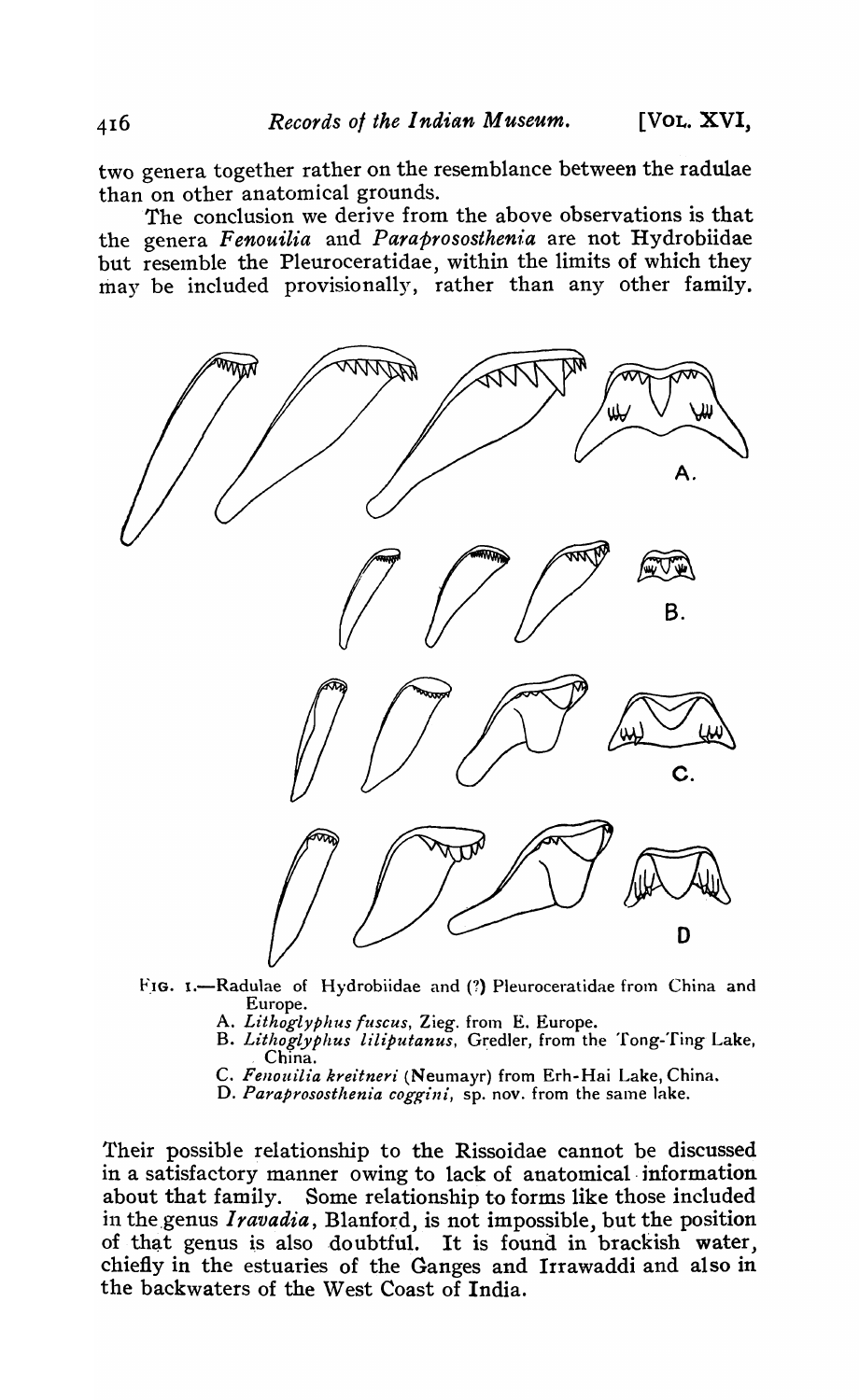## 1919.] N. ANNANDALE & B. PRASHAD: *Fauna of Yunnan. 4*<sup>1</sup> *7*

Neumayr 1 in describing F. *kreitneri* alluded, as we have already stated, to the peculiar form of the central tooth, but did not regard this character as of generic importance and placed the species in the genus *Lithoglyphus*. This genus is made the type of a subfamily by Fischer, $^*$  who describes the Lithoglyphinae thus: "Pied simple; plusieurs denticulations basales; verge simple ou fourchue; opercule corné, spiral ou subspiral." The only other species from China ascribed to *Lithoglyphus* is *L. liliputanus*, Gredler, of which there are specimens (apparently cotypes or paratypes) in the Museum collection. We have extracted the radula from one of these and find it differs little from that of the **European L. fuscus.** The radular teeth of L. fuscus have been figured by Troschel.<sup>8</sup> Our preparation differs from his figure only in having the chief denticulation of the lateral tooth relatively larger. We figure the teeth of *L. liliputanus* and *L. fuscus* for comparison \vith those of F. *kreitneri.* 

## Genus Fenouilia, Heude.

1880. *Lithoglyphus*, Neumayr, *Wiss. Ergebn. Reise B. Szechenyi* II, p.655·

1889. Fenouilia, Heude, Journ. de Conchyl. XXXVIII, p. 46. 1890. Fenouilia, id., Mém. Hist. Nat. Emp. Chinois I. p. 172.

The only known species has experienced some vicissitude of nomenclature at the hands of three authors who have described it under as many generic and specific names. Heude described it as Fenouilia bicingulata, gen. et sp. nov., while Fulton called it *] ullienia carinata.* We have been able to compare specimens named by Fulton with topotypes of Neumayr's species.

Heude's original description of the genus (1889) ran as follows :- Testâ trochoideâ, imperforatâ ; operculo corneo, pauci*spirali, nucleo basali. A nitnali probabiliter rissoino.* Later (1890) he added, radulâ 3. 1. 3., laminâ mediâ integrâ, laterali pauci*dentatâ*. So far as it goes, this is a correct description of the shell, operculum and radula, except that we read the dental formula 2. I. I. I. 2. Heude, moreover, published in 1890 some good figures of the soft parts drawn by Rathouis, and most of these we have been able to substantiate by dissecting specimens from Mr. Coggin Brown's collection. Our examination of specimens diagnosed as male by a microscopic examination of the gonad shows that the vas deferens ends in a simple pore the margin of which is not even invaginated. The peculiarities of the head and branchial chamber to which we have alluded are also clear.

#### Fenouilia kreitneri (Neumayr).

1880. *Lithoglyphus kreitneri* (with varr.), Neumayr, *op. cit.*, p. 655. pl. iv. figs.  $7 - 8$ . 1889. *Fellouz'll£a bicinglllata.* Heude, *Ope cit.,* p. 4-6. -------------------- -- - ----

l *Wiss. Ergeben. Reise B. Szechenyi* II, p. 655.<br><sup>2</sup> Op. cit., p. 724. <sup>3</sup> Op. cit., I, p. 105, pl. <sup>3</sup> Op. cit., I, p. 105, pl. vii, figs. 12, 12a.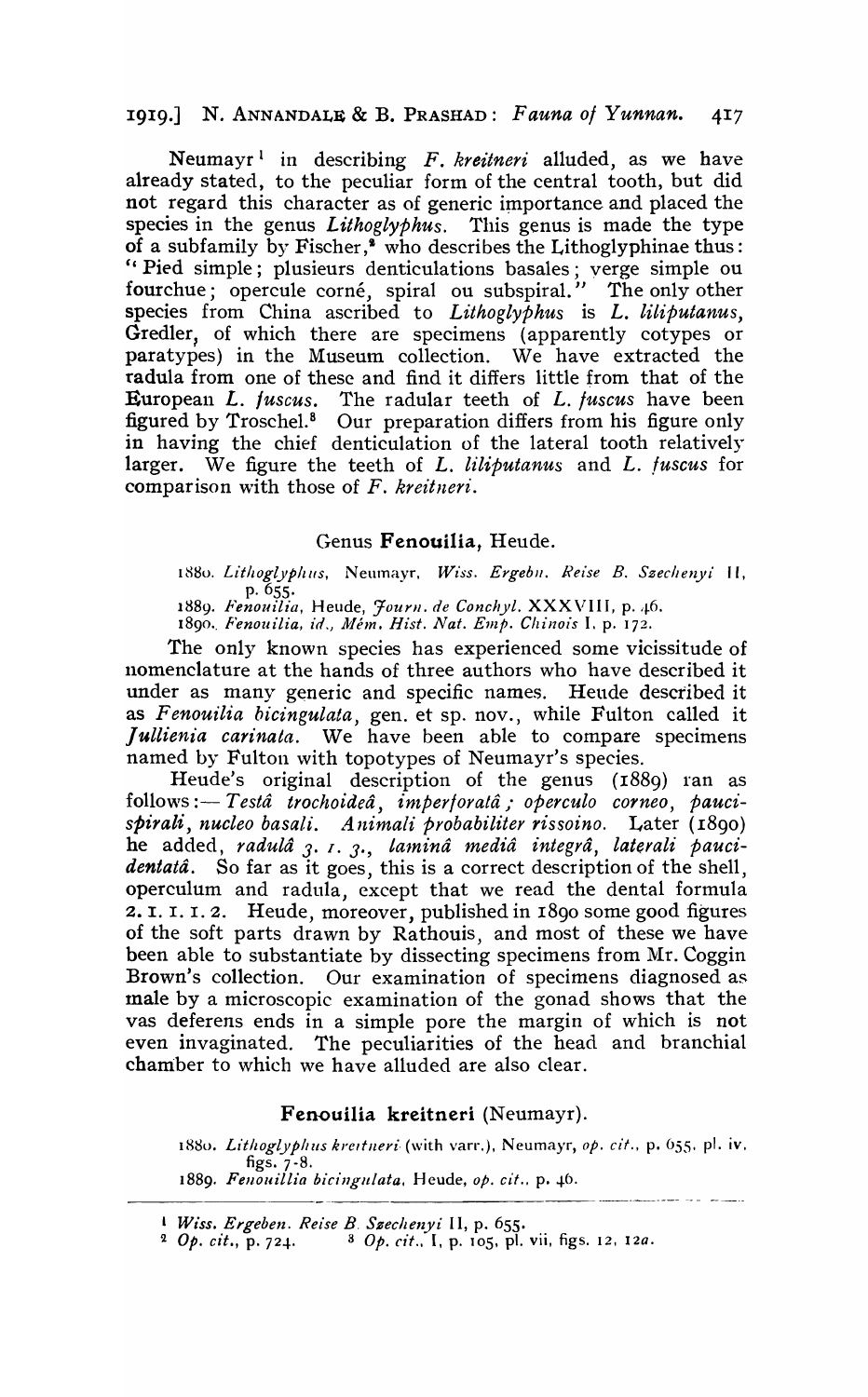1890. *Fenouillia bicingulata, id., op. cit.*, p. 172, pl. xxxiii, fig. 11. 1904. *Jullienia carinata,* Fulton, *Journ. Malac.* XI, p. 52, pI. IV.

The species has been described from three different lakes in Yunnan, as *Lithoglyphus kreitneri* from Erh-Hai (Tali Fu Lake), as *Fenouilia bicingu'/ata* from Lake Rai Si in the same district and as *jullienia carinata* from Yunnan Fu Lake (K'un-Yang Rai) some distance further east. The specimens we have examined are from the first and the last of these lakes. The shells from  $E$ rh-Hai are smaller and apparently thinner than the types of the species from the same lake and also than those named by Fulton Jullienia *carinata* and there is less variation among them than was the case in Neumayr's specimens. Several of them, however, possess a varix across the body-whorl as in Heude's type-specimens of  $F$ *bicingulata.* We see no reason to think that specimens from the three lakes represent more than one species. It is unnecessary for us to redescribe the shell, but for convenience's sake we give a translation of Neumayr's description.

"Shell small, blunt, conico-ovoid, stout. dextral, non-umbilicate, consisting of four whorls sharply separated by an impressed suture; upper whorls convex, but the last flattened. Shell sculptured with stout growth-lines and with I-2 spiral keels; base flattened. Mouth shortly ovoid, pointed and strongly contracted above, strongly recurved below; peristome continuous; inner lip swollen, outer lip quite sharp. Shell covered with an olive-green epidermis."

- Neumayr also describes in the same place two varieties, *carinata* and *bicarinata*, the names of which practically explain themselves. Our specimens belong to the form *carinata.* 

We have examined a number of specimens in spirit. They are fairly well preserved, but brittle and contracted. The operculum is relatively large, very thin, horny, of a pale yellow colour, regularly ovoid, broadly rounded anteriorly and bluntly pointed posteriorly. It has an extremely delicate narrow colourless inner border Its sculpture is obscure, but it is possible to detect the nucleus situated near the inner anterior border and surrounded by a spiral of two or three whorls, above which curved lines radiate onwards to the base of the membranous inner margin. The external surface of the operculum is thickly covered with diatoms in a11 the specimens examined.

The foot appears to have been broad in proportion to its length, bluntly pointed behind and truncate in front, with a broad lobular antero-Iateral process on either side. The operculiferous lobe was relatively large. There is a sharply-defined narrow transverse groove running across the sole a short distance behind the anterior margin In a contracted specimen diagnosed by microscopic examination of the gonad as female, a distinct longitudinal groove runs along the right side of the body from just behind the tentacle to the base of the operculiferous lobe. When the animal was expanded this groove may have had a vertical or nearly vertical direction.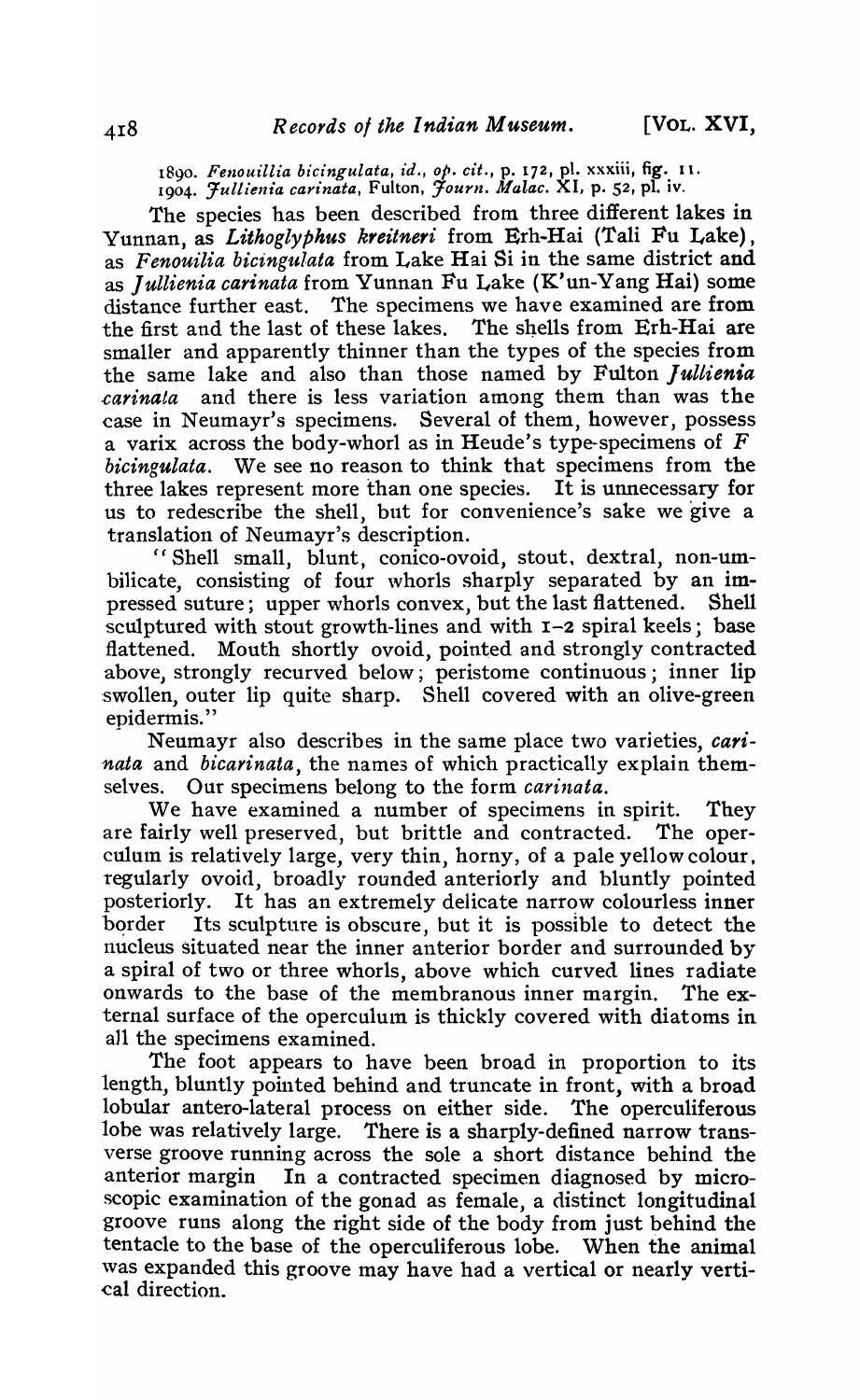# 1919.] N. ANNANDALE & B. PRASHAD: *Fauna of Yunnan.* 419

The head is distinctly spindle-shaped, bluntly pointed in front and tapering to a short contracted neck behind. The snout is of moderate length. The mouth is a longitudinal slit, entirely ventral in position except when the head is much contracted, with tumid, corrugated. lips 'fhe tentacles are rather stout but taper to their apex. They are situated rather far back on the head. The eyes are very large and prominent, though sessile. They seem to have a peculiar construction, being covered with integument except for a minute pinhole in the centre. The retinal cup is relatively large, deeply pigmented and of an oval shape. The situation of the eyes is peculiar, for they are situated one at the base of each tentacle just behind the point at which it diverges from the head.

The edge of the mantle is smooth and pale, the remainder being deeply stained with black pigment. The mantle is ample and its margin is free all along the outer end of the branchial chamber, which is relatively large. The gill consists of numerous narrow but rather deep ridges, which run almost completely across the roof of the chamber and are not differentiated at either extremity. The osphradium is well developed and ridge-like. The osphradium is well developed and ridge-like.

The mouth opens into a short conical muscular pharynx, which is rather shorter than the buccal mass. The muscles of this mass are large and powerful, forming a well developed bulb. The horny lateral jaws are situated inside these muscles, forming in contraction a thin longitudinal plate at either side of the radula. They are merely cornified and pigmented patches on the sides of the alimentary canal, with ill-defined outlines and \vith an obscurely squamous structure. The radula is narrow and of moderate length. The central tooth is relatively large and of transverse form. Its lower margin is sinuous and its lower lateral angles are pointed. The cusp is broadly rounded at the tip, considerably narrower and shorter than the disk. There are three latero-basal denticulations on each side, each pedunculate. The lateral tooth IS hardly at all bent but consists of a relatively narrow slanting basal part and a broad upper part bearing a broad, downwardly directed lobe on its disk. The main denticulation is triangular, but rather bluntly pointed. It occupies rather less than a third of the free margin and has two or three small denticulations on either side. The inner marginal tooth is not much broader than the outer and has its denticulation, of which there are a considerable number, smaller and sharper. Neither marginal is much narrower below than above, both begin to taper a short distance above the base. The outer marginal has an elongate triangular membrane on its outer margin. The oesophagous is rather long, narrow, cylindrical and sinuate. The salivary glands, situated at the posterior end of the buccal mass, are small and their ducts short. We have not been able to trace the alimentary canal further inwards. The intestine is a relatively capacious tube which opens by a simple pore on the edge of the mantle on the right side, running along the outer edge of the branchial cavity. The faecal pellets it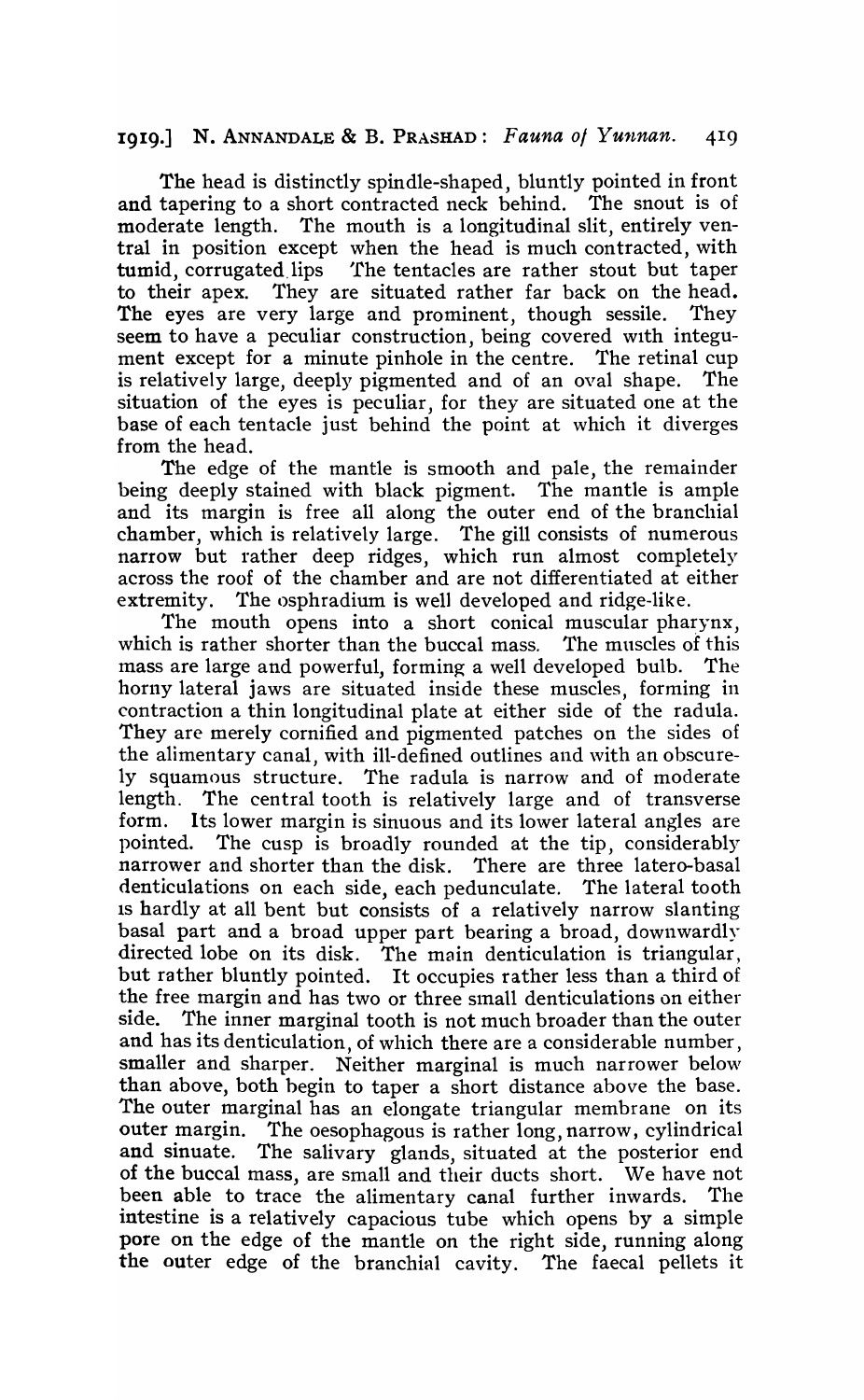contains are of large size, very compact and somewhat spindleshaped.

The most remarkable feature of the anatomy lies in the fact that there is no intromittent organ in the male. The lower part of the oviduct and of the vas deferens is alike a simple tube opening near the anus on the right side of the body. We have satisfied ourselves of this fact by dissecting a considerable number of specimens. of which we have also examined the gonads microscopically. Unfortunately the condition of our material renders it impossible to investigate the genitalia further.

Heude (op *cit.*, 1890, pl. xxxiii, fig. 11e) reproduces a figure of the central nervous system drawn by Rathouis. It shows the whole structure as being compact with rather short commissures. The optic nerves are, however, long. The otocysts are situated just in front of the supracesophageal ganglia. Each otocyst, as we have satisfied ourselves, contains a single circular otocyst.

Imperfect as is this description of the anatomy of *Fenouilia*, it is sufficient to prove its wide divergence from the Hydrobiid type.

# Genus Paraprososthenia, Annandale.

1919. Paraprososthenia, Annandale, *Rec. Geol. Surv. Ind.* L (3), pp. 209-240.

This genus, although it closely resembles *Prososthenia,* Neri'· mayr, from the Miocene beds of Eastern Europe in form of shell differs in sculpture and in the structure of the lip, which is thin and somewhat expanded instead of thickened and contracted. Nothing is known of the soft parts, radula or operculum, but the shape of the shell and the structure of its mouth are so close to those of the new species here described that we think they must be united, notwithstanding certain obvious differences, as subgenera of a single genus. For the new subgenus we propose the name *Parapyrgula* in allusion to the resemblance, probably quite superficial, between the shell and that of *Pyrgula* from central Europe and .the eastern parts of the'Mediterranean basin.

## Parapyrgula, subgen. nov.

The shell is elongate, narrow, strictly conical, with the base rounded and somewhat produced. Its substance is delicate and fragile but not very thin. There is a very delicate periostracum. The suture, which is sometimes almost obsolete externally, has a peculiar involute structure owing to each whorl growing over and pressing closely round the base of the one preceding it. The shell is imperforate. Its mouth, which is not very Oblique, is of moderate size and of distinctly pyriform outline, slightly produced pos~ teriorly. The peristome is continuous and there is a rather thick columellar callus, but the outer lip is thin. The only prominent sculpture is a single smooth spiral ridge on the body-whorl.

The operculum resembles that of Fenouilia.

The radula is also similar to that of that genus, but the denticulations of the teeth are for the most part longer and more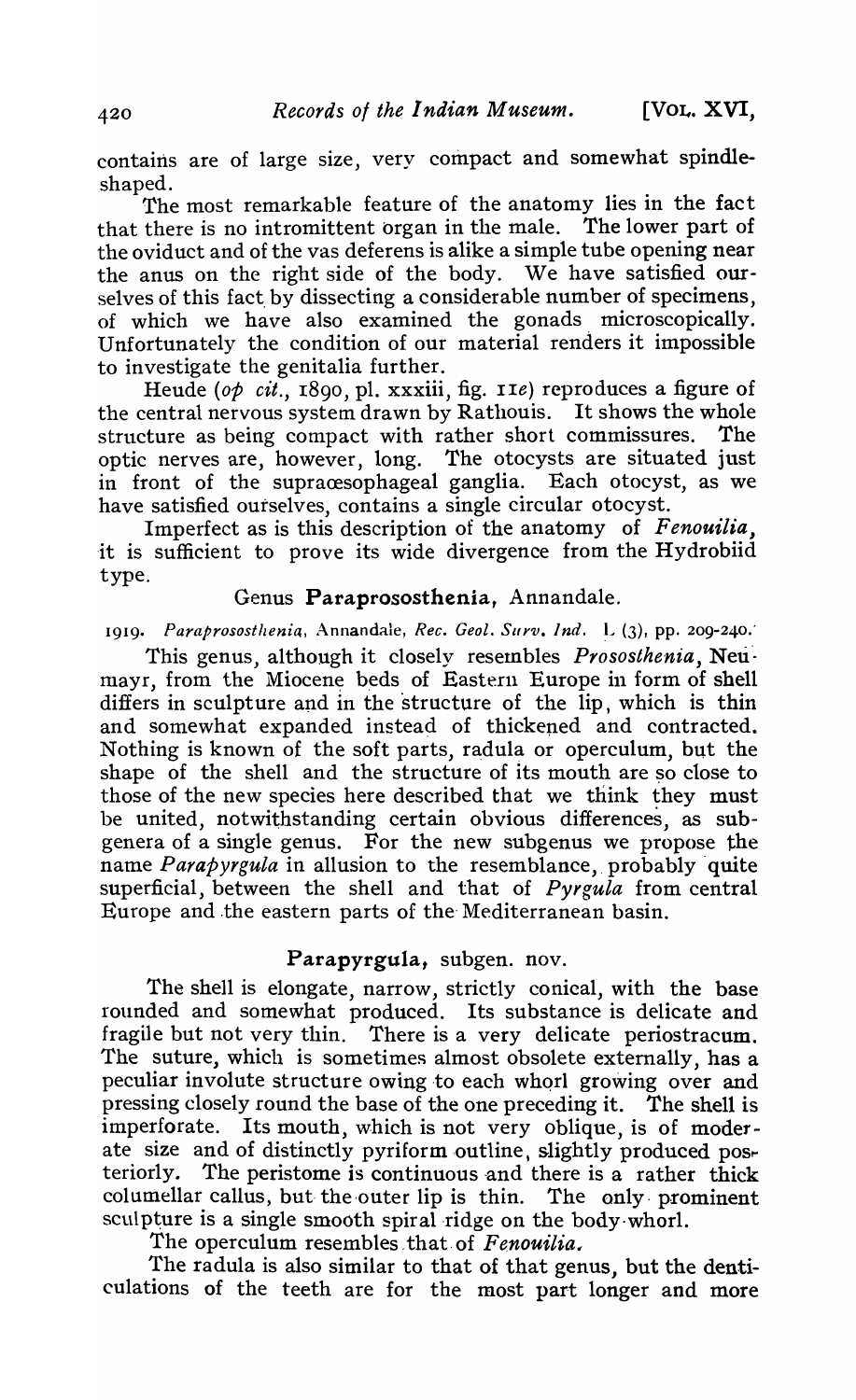pointed. The cusp of the median tooth is simple and it bears several large latero-basal denticulations at each side. This tooth is not so high as in *Fenouilia* and has the base emarginate. The inner lateral tooth is relatively broad.

Type-species. Paraprososthenia coggini, sp. nov.

Distribution. Only known from the lake Erh-Hai, Yunnan.

In outline and general structure the shell of this subgenus resembles, as we have already noted, the North American Pleuroceratid genus *Goniobasis.* The size is, however, much reduced and the structure of the shell more delicate. The structure of the suture resembles that of *Pleurocera clevatum,* Say, shells of which we have examined.

## Paraprososthenia (Parapyrgula) coggini, sp. nov.

The shell is narrow and elongate, sharply pointed at the apex and not at all expanded at the base. It is about twice as long as



FIG. 2.-Shell of *Paraprososthenia (Parapyrgula) coggini*, sp. nov.

broad. The shell-substance is translucent bluish white like opalglass, the periostracum pale yellow; but all the specimens examined are covered with a dense growth of diatoms which gives them an almost furry appearance. There are  $7\frac{1}{2}$  or 8 whorls, but the terminal whorl or half-whorl is minute and slightly depressed. The. other whorls increase gradually and evenly. The suture is oblique and linear when not obliterated externally. It is sometimes accompanied by a low flattened spiral ridge, which runs above it. The spiral ridge on the body-whorl is narrow but slightly flattened and not very prominent. The minute sculpture of the shell consists of numerous longitudinal and transverse striae. On the body-whorl fine longitudinal grooves are also sometimes disposed at fairly regular intervals, but they are often obsolete. The mouth of the shell is large,  $I_5^2-I_5^3$  times as long as broad and a little more than  $\frac{1}{3}$  as long as the whole shell. Anteriorly it is rounded and a little produced, while posteriorly it has a subcanaliculate structure. The callus is moderately developed, the outer lip strongly arched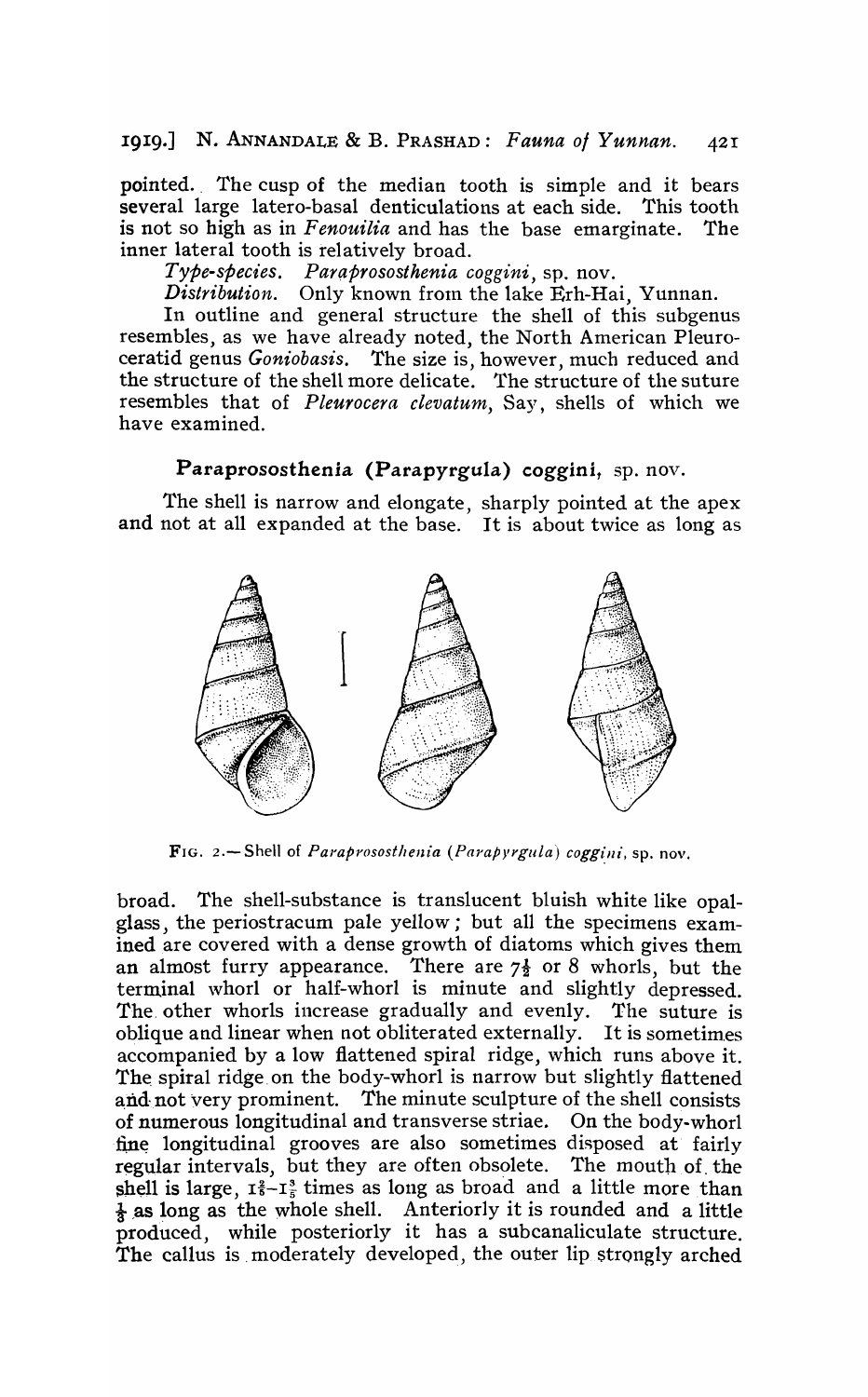and the columella curved. The main axis of the aperture forms an acute angle with that of the shell.

| Measurements of shells (in millimetres). |                  |              |                        |                |
|------------------------------------------|------------------|--------------|------------------------|----------------|
|                                          | A $(t y \phi e)$ | в            |                        | 1)             |
| Length of shell                          | 10.3             | 9.5          | 8.5                    | 8.8            |
| Maximum diameter of shell                | 5                | 4.5          | 3'7                    | 3.6            |
| Length of spire (dorsal view)            | 6                | $5^\circ$ :3 | 4.5                    | 4.8            |
| Length of aperture                       | $3^{\circ}4$     | 3.5          | 2'4                    | 2'4            |
| Breadth of aperture                      | $2^{\cdot}2$     | $2^{\cdot}2$ | $\mathbf{I}^{\bullet}$ | $I^{\bullet}7$ |

We have extracted the dried animal from a shell. It seems to resemble that of *Fenouilia* but is much shrivelled. The operculum is ovoid, thin, horny, of a dark brown colour and resembles that of F. *kreitneri* in sculpture.

We have already pointed out certain characters in which the radula differs from that of *Fenouilia.* The following is a more precise account of the differences. The central tooth is low in proportion to its breadth, its base is produced at either side and sharply pointed but broadly and rather deeply concave. The cusp is very large, extending downwards far beyond the base of the tooth. The lateral tooth is bent in such a way that the narrow basal part makes an obtuse angle with the broad upper part. The main denticulation of this tooth is very large, occupying nearly half the free margin. The inner marginal tooth is much broader than the outer marginal and its denticulations are blunt. The triangular membrane on the outer margin of the outer marginal tooth is short and confined to the upper third.

*Type specimen:* M 11598/2 in the collection of the Zoological Survey of India.

Locality. Erh-Hai (Tali Fu Lake), Yunnan, W China, alt.  $6,700$  ft.

The shape and structure of the shell are so like those of *Paraprososthenia gredleri* (Neumayr) from the same lake that we do not consider a complete generic separation possible in the present state of our knowledge. It must be remembered, however, that we know as yet nothing but the shell of *P. gredleri*. The resemblance in the shell to that of *Pyrgula,* Cristofora & Jan (of which the anatomy seems to be equally unknown) is probably quite superficial. If we are right in thinking that the anatomy resembles that of *Fenouilia,* as the radula undoubtedly does, there can be no relationship to *Oncomelania*, Gredler (= *Hypsobia*, Heude), the soft parts of which, according to Heude, I are of the Hydrobiid type. In considering the value of the radula as a guide to affinities, however, it must be remembered that the same author *(op. cit.,* pI. xxxiii, fig. 8) figures the teeth of *Delavaya* (which also appears to be of the Hydrobiid type and is regarded by Bavay and Dautzenberg on shell-characters as no more than a subgenus

<sup>&</sup>lt;sup>1</sup> Heude, *Mem. Hist. Nat. Emp. Chinois I*, pl. xxxiii, figs. 1-7 (1890).